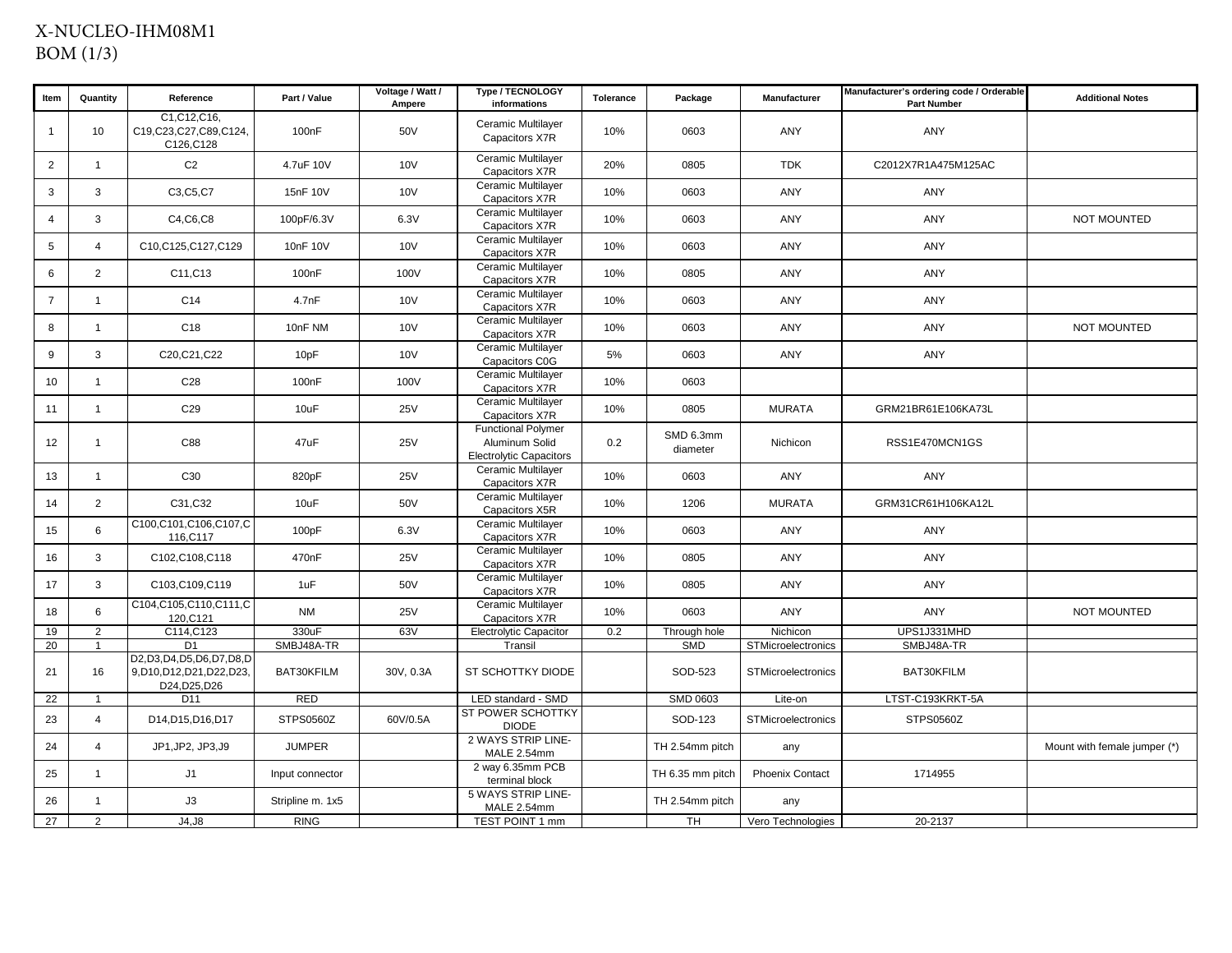## X-NUCLEO-IHM08M1BOM (2/3)

| 28 | 2              | J5, J6                                                                                                                                                                                             | shunt                              | 50A               | JUMPER-tin drop                                         |     |                  |                           |                  | Tin drop JUMPER in 1sh<br>direction (See assembly drawing)                                |
|----|----------------|----------------------------------------------------------------------------------------------------------------------------------------------------------------------------------------------------|------------------------------------|-------------------|---------------------------------------------------------|-----|------------------|---------------------------|------------------|-------------------------------------------------------------------------------------------|
| 29 | $\mathbf{1}$   | J7                                                                                                                                                                                                 | Stripline m. 1x3                   |                   | 3 WAYS STRIP LINE-<br>MALE 2.54mm                       |     | TH 2.54mm pitch  | any                       |                  |                                                                                           |
| 30 | $\mathbf{1}$   | J16                                                                                                                                                                                                | <b>Motor Connetor</b>              |                   | 3 way 6.35mm PCB<br>terminal block                      |     | TH 6.35 mm pitch | <b>Phoenix Contact</b>    | 1714968          |                                                                                           |
| 31 | $\overline{2}$ | <b>CN7, CN10</b>                                                                                                                                                                                   | <b>CN7, CN10</b><br>ST_MORPHO_19x2 |                   | ELEVATED SOCKET ST<br>MORPHO CONNECTOR<br>38 PIN (19x2) |     | TH 2.54mm pitch  | Samtec                    | ESQ-119-24-T-D   | Alternative: 4UCONN 8413<br>info: Male on top, female on<br>bottom                        |
| 32 | $\overline{2}$ | CN6,CN9                                                                                                                                                                                            | CN6,CN9                            |                   | 8 PIN ELEVATED<br><b>SOCKET</b>                         |     | TH 2.54mm pitch  | Samtec                    | ESQ-108-24-T-S   | Alternative: 4UCONN 15284<br>Mounting info: Female on top, male<br>on bottom -NOT MOUNTED |
| 33 | $\mathbf{1}$   | CN <sub>5</sub>                                                                                                                                                                                    | CN <sub>5</sub>                    |                   | 10 PIN ELEVATED<br><b>SOCKET</b>                        |     | TH 2.54mm pitch  | Samtec                    | ESQ-110-24-T-S   | Alternative: 4UCONN 15286<br>Mounting info: Female on top, male<br>on bottom -NOT MOUNTED |
| 34 | $\mathbf{1}$   | CN <sub>8</sub>                                                                                                                                                                                    | CN <sub>8</sub>                    |                   | 6 PIN ELEVATED<br><b>SOCKET</b>                         |     | TH 2.54mm pitch  | Samtec                    | ESQ-106-24-T-S   | Alternative: 4UCONN 15282<br>Mounting info: Female on top, male<br>on bottom -NOT MOUNTED |
| 35 |                | L <sub>3</sub>                                                                                                                                                                                     | 8.2uH                              | 520mA             | SMT power inductor                                      |     | <b>SMD</b>       | Coilcraft                 | EPL2010-822MLB   |                                                                                           |
| 36 | 6              | Q7,Q8,Q9,Q10,Q11,Q12                                                                                                                                                                               | STL220N6F7                         | 60V, 220A         | <b>Power Mosfets</b>                                    |     | PowerFlat        | <b>STMicroelectronics</b> |                  |                                                                                           |
| 37 | 3              | R1, R6, R12                                                                                                                                                                                        | 6.8 kOhm                           | 0.1W              | <b>SMD RESISTOR</b>                                     | 1%  | 0603             | ANY                       | ANY              |                                                                                           |
| 38 | 3              | R4, R9, R15                                                                                                                                                                                        | 1 kOhm                             | 0.1W              | <b>SMD RESISTOR</b>                                     | 1%  | 0603             | ANY                       | ANY              |                                                                                           |
| 39 | $\overline{4}$ | R5, R10, R11, R16                                                                                                                                                                                  | 4.7 kOhm                           | 0.1W              | SMD RESISTOR                                            | 1%  | 0603             | <b>ANY</b>                | ANY              |                                                                                           |
| 40 | 6              | R2, R7, R13, R171, R174, R<br>176                                                                                                                                                                  | 680 Ohm                            | 0.1W              | <b>SMD RESISTOR</b>                                     | 1%  | 0603             | ANY                       | ANY              |                                                                                           |
| 41 | 34             | R3, R8, R14, R47, R48, R50,<br>R51, R52, R54, R55, R56, R<br>58, R59, R60, R61, R62, R63<br>,R64,R65,R67,R70,R72,R<br>73, R74, R77, R78, R79, R81<br>R84, R85, R86, R170, R178<br>R <sub>181</sub> | 0 Ohm                              | 0.1W              | <b>SMD RESISTOR</b>                                     |     | 0603             | ANY                       | ANY              |                                                                                           |
| 42 | $\mathbf{1}$   | <b>R17</b>                                                                                                                                                                                         | 169 kOhm                           | 0.1W              | SMD RESISTOR                                            | 1%  | 0603             | PANASONIC                 | ERJ3EKF1693V     |                                                                                           |
| 43 | $\mathbf{1}$   | <b>R18</b>                                                                                                                                                                                         | 9.31 kOhm                          | 0.1W              | <b>SMD RESISTOR</b>                                     | 1%  | 0603             | PANASONIC                 | ERJ3EKF9311V     |                                                                                           |
| 44 | $\mathbf{1}$   | R <sub>19</sub>                                                                                                                                                                                    | NTC 10kOhm                         |                   | <b>NTC Thermistor</b>                                   | 1%  | 0402             | <b>TDK</b>                | NTCG103JF103F    |                                                                                           |
| 45 | $\mathbf{1}$   | R <sub>20</sub>                                                                                                                                                                                    | 4.7 kOhm                           | $0.1\overline{W}$ | SMD RESISTOR                                            |     | 0603             | <b>ANY</b>                | ANY              |                                                                                           |
| 46 | $\overline{2}$ | R21, R179                                                                                                                                                                                          | 33 kOhm                            | 0.1W              | <b>SMD RESISTOR</b>                                     |     | 0603             | ANY                       | ANY              |                                                                                           |
| 47 | 13             | R23, R27, R28, R29, R148,<br>R151, R154, R157, R163, R<br>166, R172, R175, R177                                                                                                                    | 10 kOhm                            | 0.1W              | <b>SMD RESISTOR</b>                                     |     | 0603             | ANY                       | ANY              |                                                                                           |
| 48 | 3              | R30.R31.R32                                                                                                                                                                                        | 1.8 kOhm                           | 0.1W              | <b>SMD RESISTOR</b>                                     |     | 0603             | ANY                       | ANY              |                                                                                           |
| 49 | 3              | R33, R34, R35                                                                                                                                                                                      | 4.7 kOhm                           | 0.1W              | SMD RESISTOR                                            |     | 0603             | ANY                       | ANY              | NOT MOUNTED                                                                               |
| 50 | 3              | R36, R37, R38                                                                                                                                                                                      | 2.2 kOhm                           | 0.1W              | <b>SMD RESISTOR</b>                                     | 1%  | 0603             | ANY                       | ANY              |                                                                                           |
| 51 | 3              | R39, R40, R41                                                                                                                                                                                      | 10 kOhm                            | 0.125W            | <b>SMD RESISTOR</b>                                     |     | 0805             | ANY                       | ANY              |                                                                                           |
| 52 | $\mathbf{1}$   | <b>R42</b>                                                                                                                                                                                         | 100 kOhm                           | 1/2W              | <b>TRIMMER RESISTOR</b>                                 | 10% | Through hole     | <b>Bourns</b>             | 3386G-1-104LF    |                                                                                           |
| 53 | 3              | R43, R44, R45                                                                                                                                                                                      | 0.01 Ohm                           | 3W                | 10 mohm SHUNT<br><b>RESISTOR</b>                        | 1%  | 2512             | <b>KOA</b> Speer          | TLR3APDTE10L0F50 |                                                                                           |
| 54 | $\overline{4}$ | R76, R80, R82, R182                                                                                                                                                                                | 0 N.M.                             | 0.1W              | <b>SMD RESISTOR</b>                                     |     | 0603             | ANY                       | ANY              | NOT MOUNTED                                                                               |
| 55 | $\mathbf{1}$   | R83                                                                                                                                                                                                | 510 Ohm                            | 0.1W              | <b>SMD RESISTOR</b>                                     |     | 0603             | ANY                       | ANY              |                                                                                           |
| 56 | $\mathbf{1}$   | R <sub>127</sub>                                                                                                                                                                                   | 30k                                | 0.1W              | <b>SMD RESISTOR</b>                                     |     | 0603             | <b>ANY</b>                | <b>ANY</b>       |                                                                                           |
| 57 | $\mathbf{1}$   | R128                                                                                                                                                                                               | 2.7k                               | 0.1W              | <b>SMD RESISTOR</b>                                     |     | 0603             | ANY                       | <b>ANY</b>       |                                                                                           |
| 58 | $\mathbf{1}$   | R130                                                                                                                                                                                               | 47k                                | 0.1W              | SMD RESISTOR                                            |     | 0603             | ANY                       | ANY              |                                                                                           |
| 59 | 6              | R149,R152,R155,R158,R<br>164,R167                                                                                                                                                                  | 100                                | 0.1W              | SMD RESISTOR                                            |     | 0603             | ANY                       | ANY              |                                                                                           |